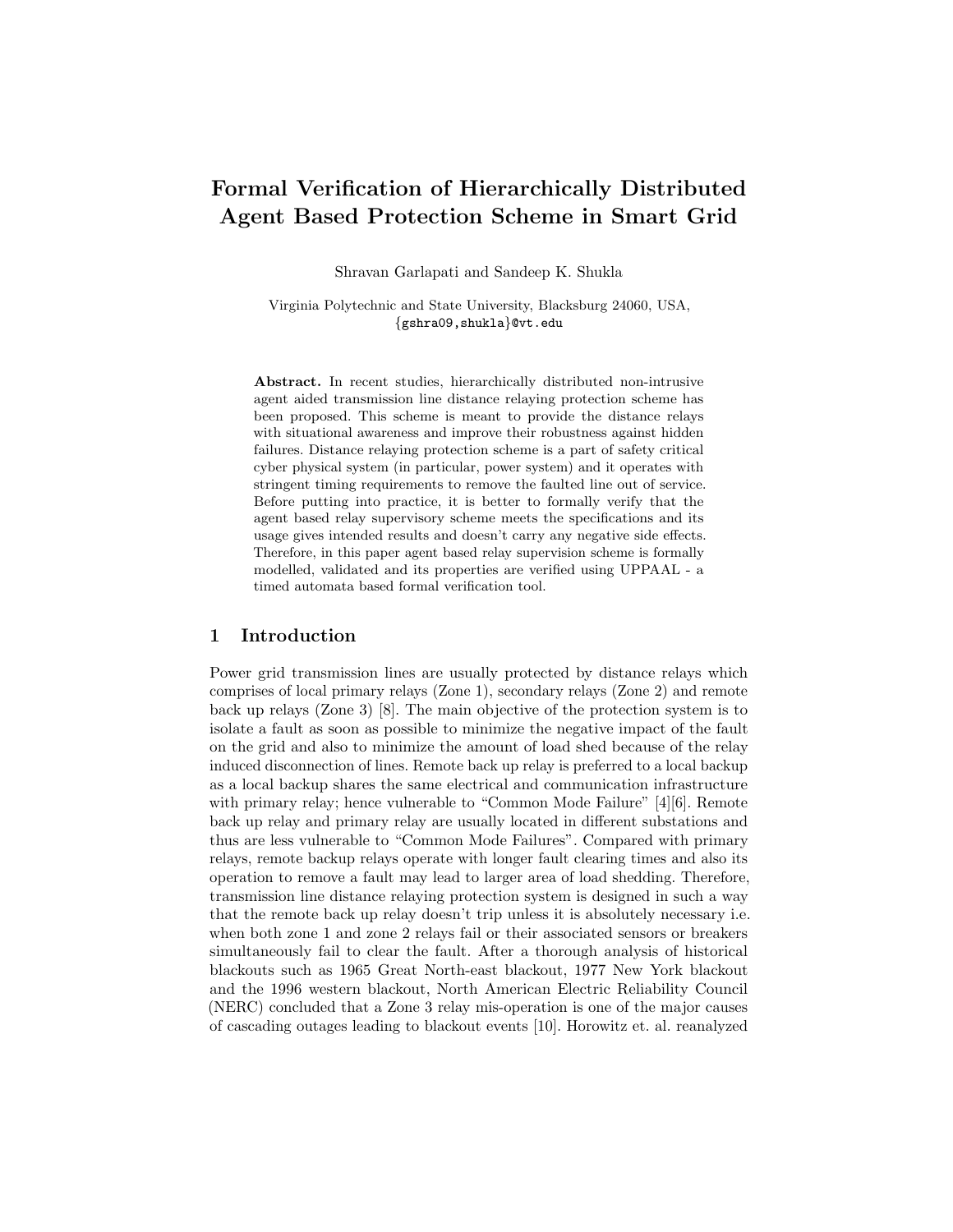

Fig. 1. Zones of Protection

the distance relaying protection scheme and concluded that Zone 3 relay cannot be abandoned as its absence will put a power system at risk [4].

Zone 3 relays can incorrectly trip a line due to hidden failures [11][7]. A hidden failure is a defect (incorrect relay setting or software or hardware error) in a relay which may go unidentified for a long time and gets excited by another event leading to erroneous removal of circuit elements [9]. Because of hidden failures, Zone 3 relays may be extra sensitive to temporary line overloading due to transients, mistake it as a fault in a line and mis-trip even though it is not recognized as a faulty condition by Zone 1 or Zone 2 relay. At this instance, if power system is operating under stressed conditions, the hidden failure induced Zone 3 relay mis-trip may initiate other line trips leading to catastrophic failures like blackouts. One of the main objectives of the smart grid is that the power system will be enabled with communication and networking infrastructure to an unprecedented level, and wide area measurements and controls will provide the power system (transmission and distribution) with unprecedented robustness and prevent untoward incidents such as blackouts. In [1] an agent based relay supervision scheme is proposed to reduce the probability of hidden failure induced trips. Agents are hierarchically distinguished as master and slave agents. The real time communication between the master and slave agents aid Zone 3 relays to classify a fault as a true fault or a hidden failure induced fault and respectively to trip or not to trip.

In this paper we use UPPAAL - a formal verification tool to formally verify and validate the agent based distance relaying protection scheme. Because of strict timing requirements (section II) for the proper functioning of distance relays, time based formal models are needed, and UPPAAL allows us to model these in the form of timed automata, and allows model checking of timed properties on the models. To the best of our knowledge this is the first instance of applying formal verification to the protection scheme in a power system. Remainder of the paper is organized as follows. Section 2 explains distance relaying protection scheme. Summary of related research work is provided in section 3. Section 4 explains modelling of agent based distance relay protection scheme in UPPAAL. Section 5 discusses verification results and some observations are discussed in section 6. Section 7 concludes the paper.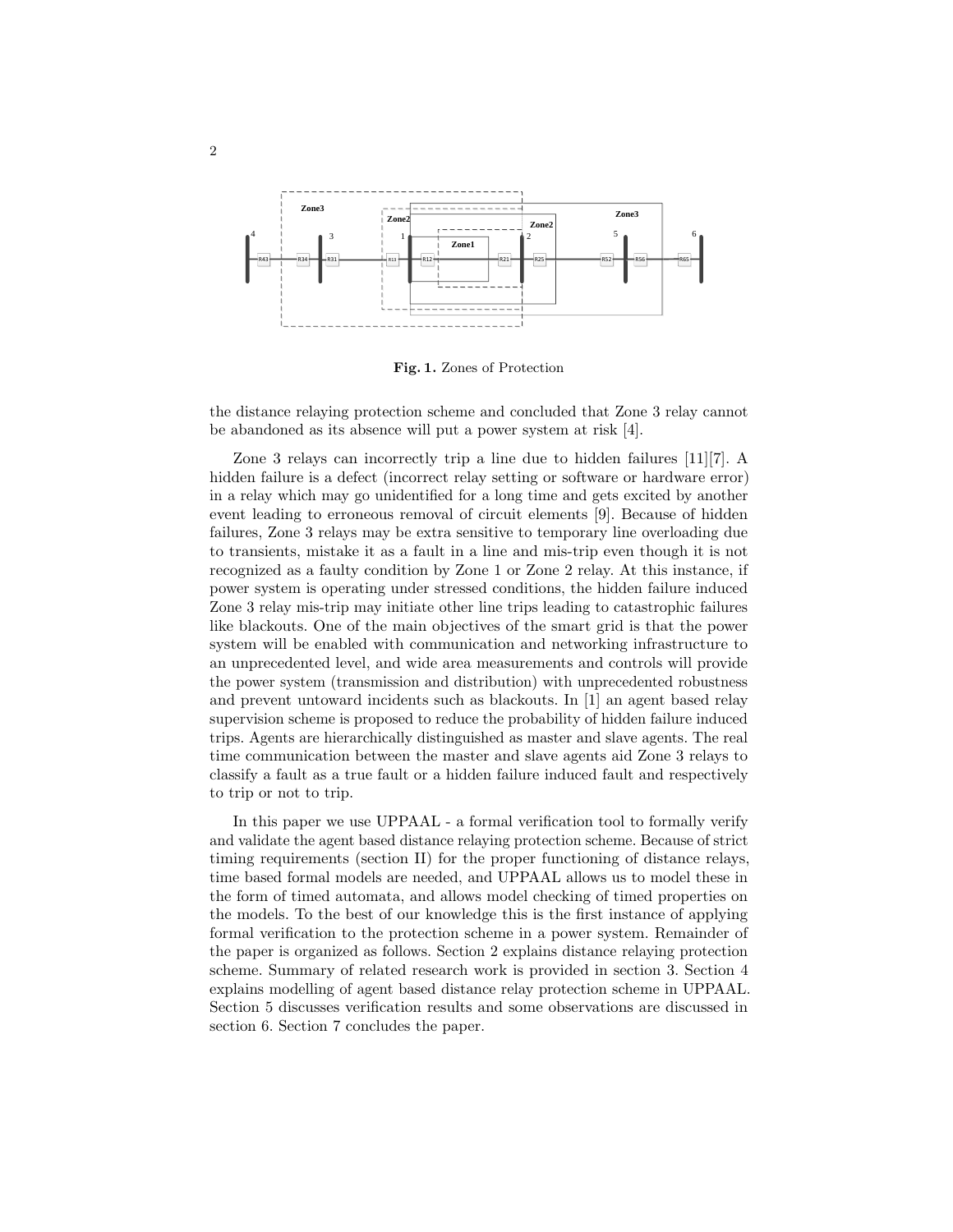# 2 DISTANCE RELAYING PROTECTION SCHEME

Distance relays operate based on the principle of impedance ratio, which is the ratio of the magnitude of voltage to that of the magnitude of current. The current and the voltage values measured respectively by current transformer (CT) and voltage transformer (VT) are communicated to the relay. With the current and voltage values as input, relay executes the relaying algorithm and concludes about the presence of a fault. If there is a fault then relay communicates with the breaker to trip the line out of service. If there is no fault, relay repeats the above procedure with the next set of current and voltage values. To account for the inaccuracies in sensing equipment (CT and VT), uncertainty in distance setting of relays and to make sure that there are no blind spots, multiple zones of protection (Zone 1, Zone 2) are employed for each transmission line. In the presence of a fault if the breaker associated with the Zone 1 or Zone 2 relay doesn't trip (due to a failure in CT, VT, relay or breaker), faulted line cannot be isolated from the system. Therefore a backup relay or Zone 3 relay is placed in the remote substation (bus). Thus there exists three different zones of protection i.e. Zone 1, Zone 2 and Zone 3 relays protecting a transmission line. It is already explained above that the remote back up relay is preferred to a local backup relay as the latter can be a victim of "common mode failure" along with the primary relay (Zone 1). Please refer to fig 1 to see a pictorial representation of zones of protection.

Each transmission line is protected by relays at both ends. This is as shown in 1. In order to remove a faulted line out of service relays at both ends should trip. Zone 1 relay operates instantaneously i.e. within 2 cycles (32 msec). A coordination delay of 20 cycles (300 msec) is allowed before Zone 2 relay operates. Zone 3 relay or remote back up relay is allowed to operate with a coordination delay of 1 sec (1000 msec). Coordination delays not only provide selectivity in isolating a faulted section but also ensure reliability of operation of the distance protection scheme [5]. Detailed explanation of zones of protection is out of the scope of this paper. Interested readers are referred to [8].

# 3 PREVIOUS WORK

This section provides a brief summary of related previous research work. In [1] an agent based Zone 3 relay supervision scheme is proposed to reduce the probability of hidden failure induced trips. As explained in section II, a fault in a single transmission line can be sensed by multiple relays under different zones of protection. In the proposed scheme each relay is associated with an agent(slave) which has the ability to sense and communicate fault status information to other agents. Fault status indicates if there is a fault in the transmission line protected by the relay or not. Based on the responsibilities assigned to them agents are hierarchically distinguished in a master/slave relationship. At any given instance the master agent has the complete information about the fault status sensed by all the relays (communicated by agents) protecting a transmission line. Whenever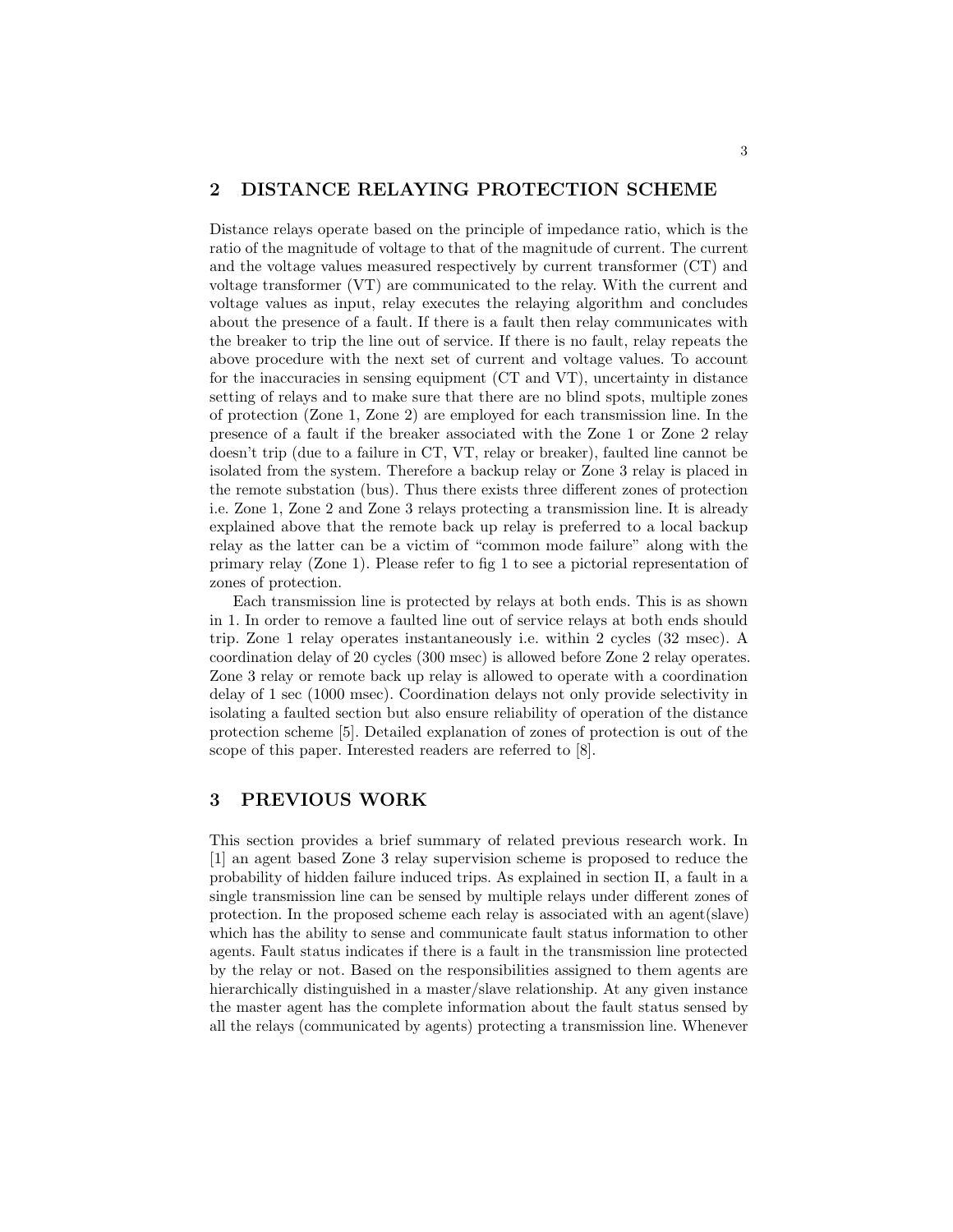a relay senses a fault, its associated slave agent records it and queries the master agent to find out if the sensed fault is a true fault or a falsely perceived fault. Master agent compares the queried slave agent relay's fault status with the other slave agent relays protecting the same transmission line. In order to perform this comparison, master agent must know ahead of time which set of relays are protecting the transmission line. [3] provides an algorithm for the master agent to find out the set of relays protecting a transmission line. If majority of the other relays also sense fault, master agent classifies the fault as a true fault and acknowledges the queried slave agent relay to trip. On the other hand if majority of the other relays protecting the transmission line doesn't sense a fault, master agent categorizes the condition as non-faulty and sends a message to the Zone 3 slave agent relay not to trip. Thus, with the help of agent communication a relay can distinguish a true fault from a hidden failure induced fault. The entire process of sensors sensing the current and voltage values, relay algorithm execution to find the existence of fault, slave agent recording a fault and querying the master agent, master agent comparing fault statuses of different relays protecting a transmission line and acknowledging the queried slave agent relay has to be finished within the relay fault clearing time i.e. 1 sec, 300 msec and 32 msec respectively for Zone 3, Zone 2 and Zone 1 relay. With the current state of the art communication and networking technologies it may be difficult to meet the timing requirements of Zone 1 and Zone 2 relays but Zone 3 relay time constraint may be met. Therefore we restrict our analysis to Zone 3 relay supervision i.e. only Zone 3 slave agent relay queries are answered by the master agent.

It is possible that a larger bus system is geographically wide spread around 100's to 1000's of miles. If a single master agent is employed to serve queries from all the Zone 3 slave agents in such a large power grid, the round trip communication delay over large distances can exceed the Zone 3 fault clearing time. This deceives the purpose of the agent based distance relaying protection scheme. To overcome this issue, in [2] a methodology is provided to divided a power system network into sub-networks with the objective of minimizing the number of master agents required to serve queries from all the Zone 3 slave agents such that the round trip communication timing requirements are met.

# 4 MODELLING BEHAVIOUR

In UPPAAL the model of system's behaviour is expressed as the composition of the behaviour models of its individual components. The main components of the agent aided distance relaying protection scheme are sensors (CT and VT), Zone 1 relay, Zone 2 relay, Zone 3 relay, breakers, slave and master agents. There exist two different models for both the sensor and the breaker. The reason for this is as follows: Zone 3 relay operates when both Zone 1 and Zone 2 relay fail and/or their associated both breakers or sensors fail simultaneously. Practically it is possible that the Zone 3 relay and its sensor and breaker equipment can fail but we didn't consider this scenario in our model. The main reason being the probability of Zone 1, Zone 2 and Zone 3 relays failing simultaneously is very low.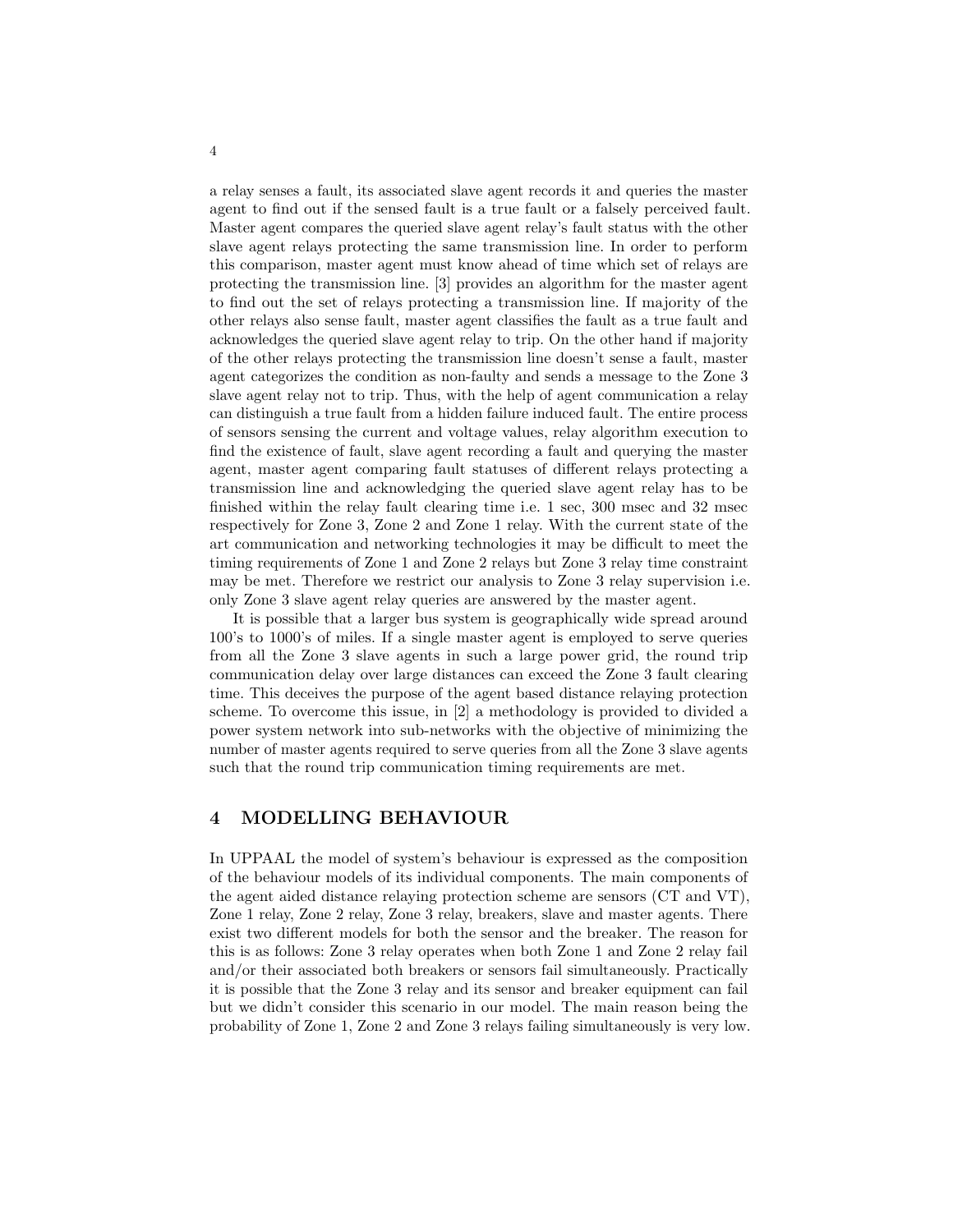Moreover Zone 3 is the only backup available. If we consider the case where Zone 3 relay also fails along with Zone 1 and Zone 2 relay we cannot successfully verify the distance relaying scheme. Hence the case of either Zone 3 relay or its sensor or breaker failure is not considered. Therefore the Sensor 1 and the Breaker 1 models have failed state whereas the Sensor 2 and the Breaker 2 models do not have failed state. Sensor 1 and Breaker 1 model the behaviour of the sensor and the breaker associated with Zone 1 and Zone 2 relays. Whereas the behaviour of the sensor and the breaker of the Zone 3 relay are respectively presented in the Sensor 2 and the Breaker 2 models.



Fig. 2. Sensor1 automaton Fig. 3. Sensor2 automaton

A reset transition moves an automaton from any state to the start state. The following two reset transitions are used by all the automatons described in this section. These two reset transitions are used multiple times to explain the behaviour of all the automata. Instead of rewriting these transitions many times they are just explained once here. At this point they may or may not be clearly understood but by the end of this section their relevance should become apparent.

- 1. Reset I: In our system model, when breakers at both ends of the line trip, a reset signal is sent via the broadcast channel d to all automatons to move to the start state. As shown in Fig 1 a transmission line is protected by Zone 1, Zone 2 and Zone 3 relays in both the directions. At least two relays i.e. one relay per direction have to trip in order to remove a faulted line out of service. In total there are at least six relays protecting a transmission line. Depending on which relay out of these six relays trip's last, any of the six breakers can send a reset signal via the urgent broadcast channel d to reset the whole system.
- 2. Reset II: If any of the Zone 3 relay senses no fault, then it moves from the location calculate to nofault transmitting a nofault signal via the broadcast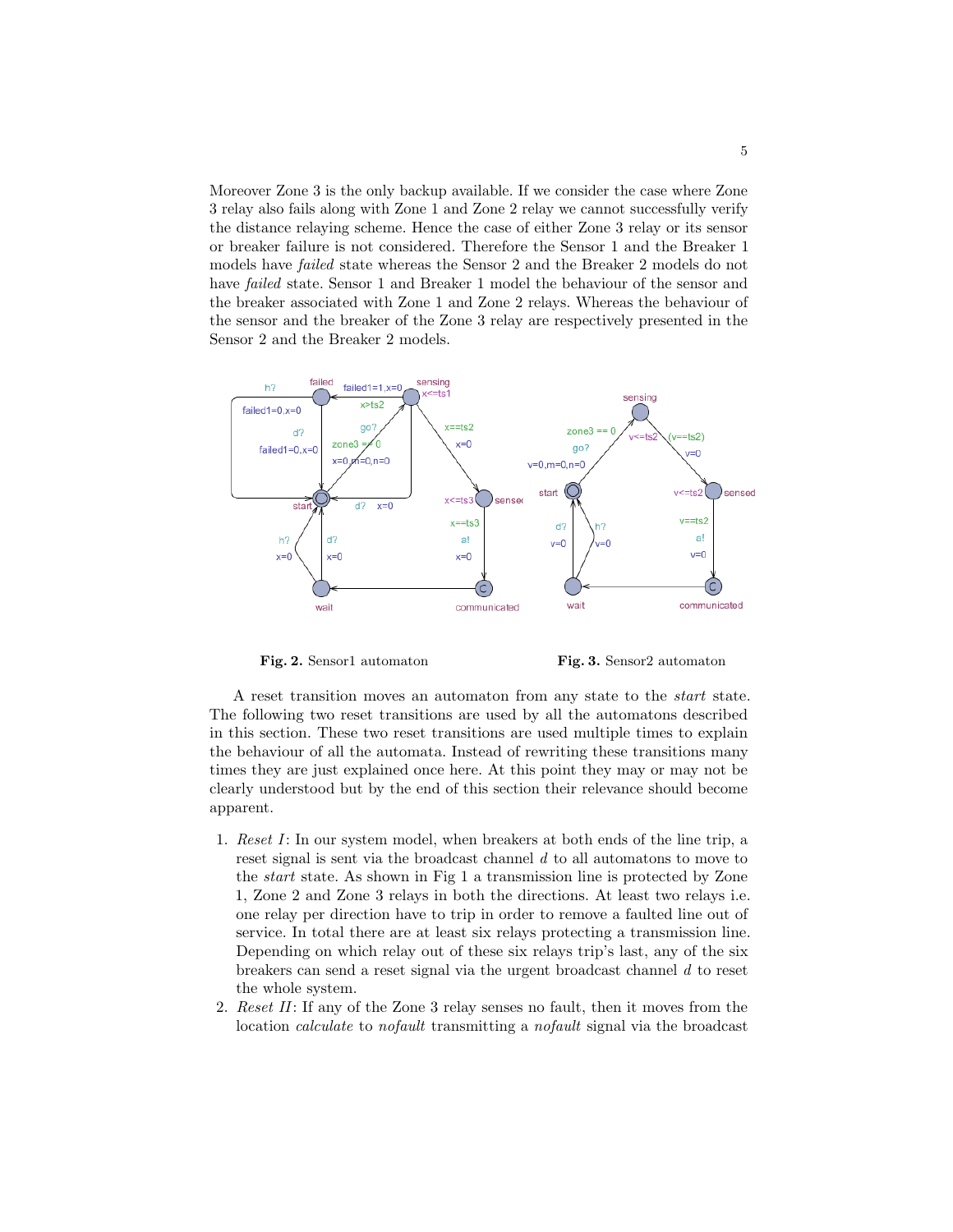channel nf. The remaining Zone 1, Zone 2 and Zone 3 relays receive the signal via the broadcast channel nf and move to nofault state. Zone 3 relay moves from nofault to start state by transmitting a reset signal on the broadcast channel h. All the automata move from their current location to start state after receiving a reset signal on the broadcast channel h.

In the following description of timed automata words "state" and "location" are used interchangeably and they both mean the state of an automaton.

a) Sensor 1: Both the current and the voltage transformer are modelled as a single sensor. Timed automaton model of Sensor 1 is as shown in figure 2. It uses the clock  $x$  to measure time. Sensor 1 moves from initial state start to the sensing state via the urgent channel go if the boolean variable  $zone3 == 0$ . If  $zone3 == 0$  it is an indication that all automatons are in start state. Also during this transition integer variables  $m$  and  $n$  are set to zero. These two variables are used by the master agent. If Sensor 1 is functioning correctly, it senses the current and the voltage values within ts2 msec and moves from the state sensing to sensed. On the other hand if Sensor 1 is malfunctioned it will make a transition from the sensing state to the *failed* state in the time interval  $(ts2, ts1)$ . Automaton can move from failed to start state via Reset I or Reset II. If Sensor 1 makes transition from the location sensing to sensed, within ts2 msec it sends the voltage and the current values to the respective relay via the synchronization channel  $a$  and moves to the committed location communicated. In networks of timed automata describing a system if any automaton is in a committed location next transition is from that location. Committed location is used in the execution of atomic sequence. From the committed location *communicated*, Sensor1 makes a transition to the wait state via the urgent channel go. Automaton can move from the wait to start state via Reset I or Reset II.

b) Sensor 2: The behaviour of the Sensor 2 is similar to that of the Sensor 1 except that the former doesn't have the failed state. Timed automaton of the Sensor 2 is as shown in figure 3.

c) Zone 1 Relay: Timed automaton of Zone 1 Relay is as shown in figure 4. It uses the clock z to measure time. It receives the current and the voltage values from the Sensor 1 via the synchronization channel  $a$  and moves to the *calculate* state from the *start* state. Relay consumes  $tz2$  to  $tz3$  msec of processing time to find out if the transmission line protected by it is faulty or not. If there is a fault in the transmission line, Zone 1 relay moves from the state calculate to faulty within the time interval  $(tz2,tz3)$ . During this transition boolean variables fault1, fault2 are set and a fault signal is sent to the slave agent associated with the relay via the communication channel e. It is aforementioned that in order to remove a faulted line out of service relays at both ends of the line have to sense and respective breakers have to trip. The Boolean variables fault1 and fault<sub>2</sub> provide the fault status of the relays at both ends of the line. Initially both  $fault1$  and  $fault2$  are set to zero indicating a no fault condition. Whenever system (relay) senses a fault both *fault1* and *fault2* are set to one. The breaker trip at one end of the line resets *fault1* while the breaker trip at the other end of the line sets *fault2* to zero which removes the fault from the system.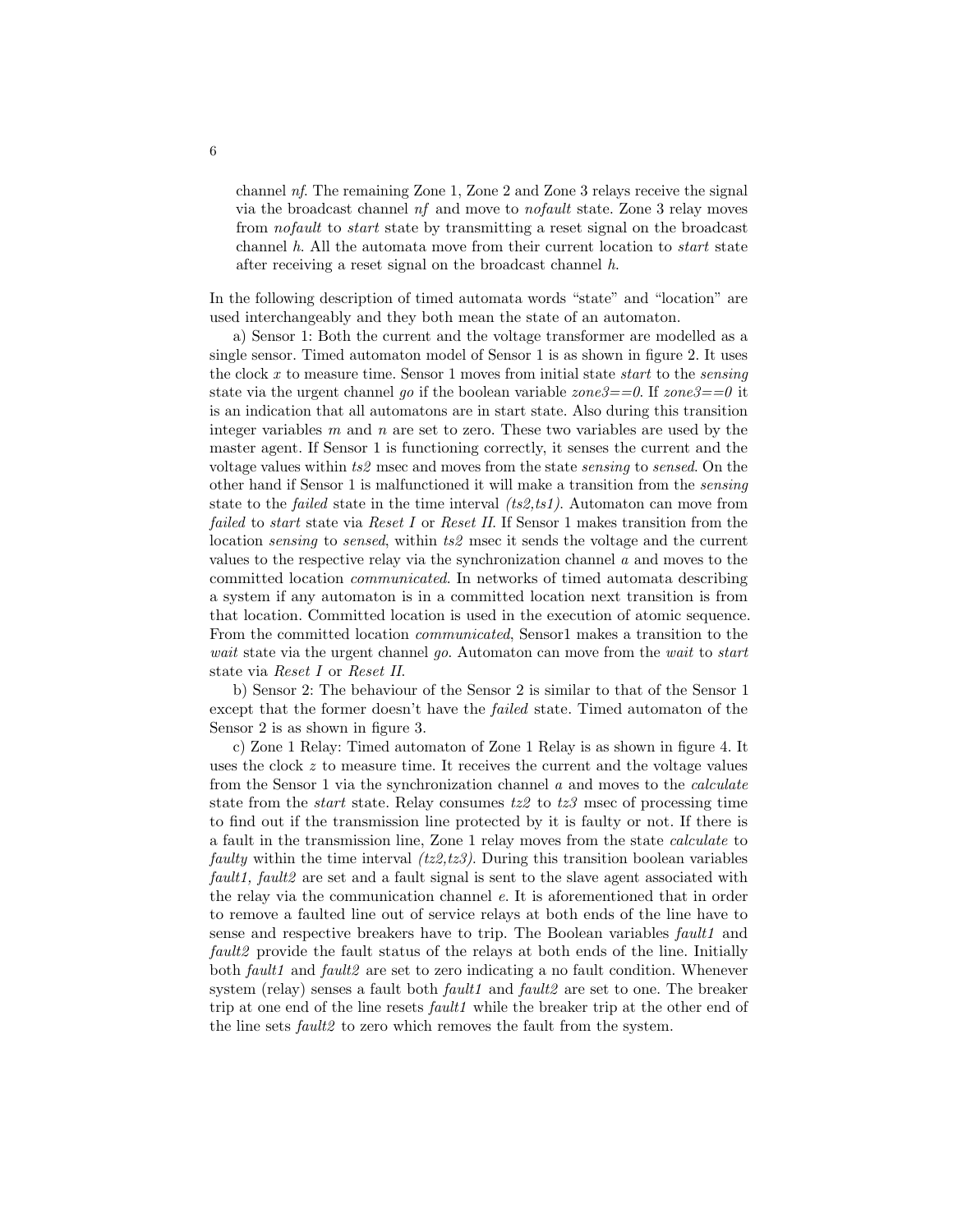

Fig. 4. Zone 1 Relay automaton

On the flip side if there is no fault then relay makes a transition from the state *calculate* to *nofault* via *Reset II* if the Boolean variable *fault1* is not set. If fault1 is already set, it is an indication that the system has already detected the fault via Zone 2 or Zone 3 relay and Zone 1 relay cannot move to nofault state. Zone 1, Zone 2 and Zone 3 relays all operate simultaneously until fault detection stage and detect the fault within the time interval  $(tz2, tz3)$ . The main difference in Zone 1, Zone 2 and Zone 3 relay models is the time instance at which they send tripping signal to their respective breakers. So, in the presence of a transmission line fault it is hard to predict which relay can first detect that fault and set the *fault1* variable. Thus it is necessary to check if *fault1* is set before moving from the state calculate to the state nofault. If Zone 1 Relay is malfunctioned, it does not respond in the time interval  $(tz2, tz3)$  and makes a transition to the failed state in time interval  $(tz3,tz1)$  and sets the Boolean variable failed giving an indication that the relay has failed. Relay makes transition from the failed state to the start state when it receives a reset signal on the broadcast channel d via Reset I. During this transition it resets the Boolean variable failed1. A communication delay of tz4 msec is involved in sending a trip signal from a relay to the breaker. So, with a delay of tz4 msec Zone 1 Relay automaton moves from the state faulty to communicated sending a trip signal to its breaker via the synchronization channel  $b$ , then moves to the *wait* state via the urgent channel go. Automaton then makes a transition from the wait to the start state via Reset I.

d) Zone 2 Relay: Timed automaton of Zone 2 Relay is as shown in figure 5. It uses the clock  $z_2$  to measure time. Transitions from the state start to faulty are similar to that of Zone 1 Relay with few changes. First, the Boolean variable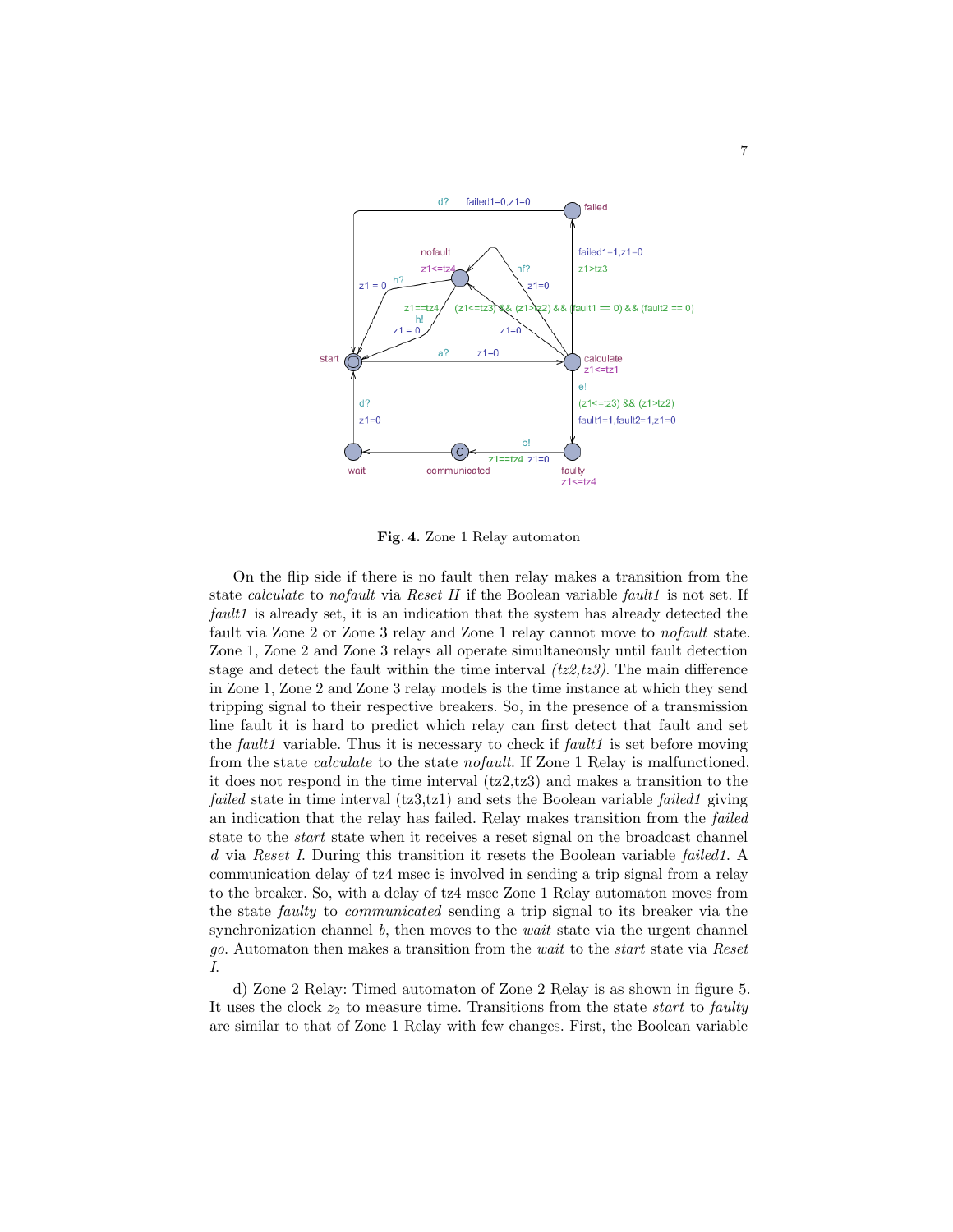

Fig. 5. Zone 2 Relay automaton

failed1 is replaced with the Boolean variable failed2. Second, the faulty state is a committed location. From the faulty state automaton makes a transition to the wait1 state. If the breaker of Zone 1 Relay trips and resets the *fault1* variable, it is an indication that the system is fault free and Zone 2 relay moves to start state in time interval  $[0, t2)$  msec by transmitting a signal via the urgent channel zk or by receiving a Reset I. If the breaker associated with Zone 1 relay doesn't trip within a communication delay of  $t_2$  Zone 2 Relay moves to the *communicating* state from the wait1 state to send a trip signal to its breaker. Zone 2 Relay automaton makes a transition from the communicating to the communicated state with a delay of tz4 msec. During this transition Zone 2 Relay sends a trip signal to its breaker via the synchronization channel  $b$ , and then moves to the wait2 state via the urgent channel go. Automaton then makes a transition from wait to the start state via Reset I.

e) Zone 3 Relay: Timed automaton of Zone 3 Relay is as shown in figure 6. It uses the clock  $z_3$  to measure time. Zone 3 relay automaton behaviour is almost similar to that of Zone 2 Relay, except that it doesn't have failed state. The other change is that the variable  $t2$  is replaced with the variable  $t3$ . When Zone 3 relay is in *wait1* state, within the coordination delay  $[0, t3]$  if the breaker associated with either the Zone 1 or Zone 2 relay doesn't trip, Zone 3 relay moves to the communicating state and sends a signal to its breaker to trip the line out of service.

f) Breaker 1: Timed automaton of Breaker 1 is as shown in figure 7. Automaton uses the clock  $y$  to measure time. Breaker 1 is initially in the *start* location. Automaton receives a trip signal from its associated relay via the channel b and makes a transition from the location *start* to *received*. After receiving the trip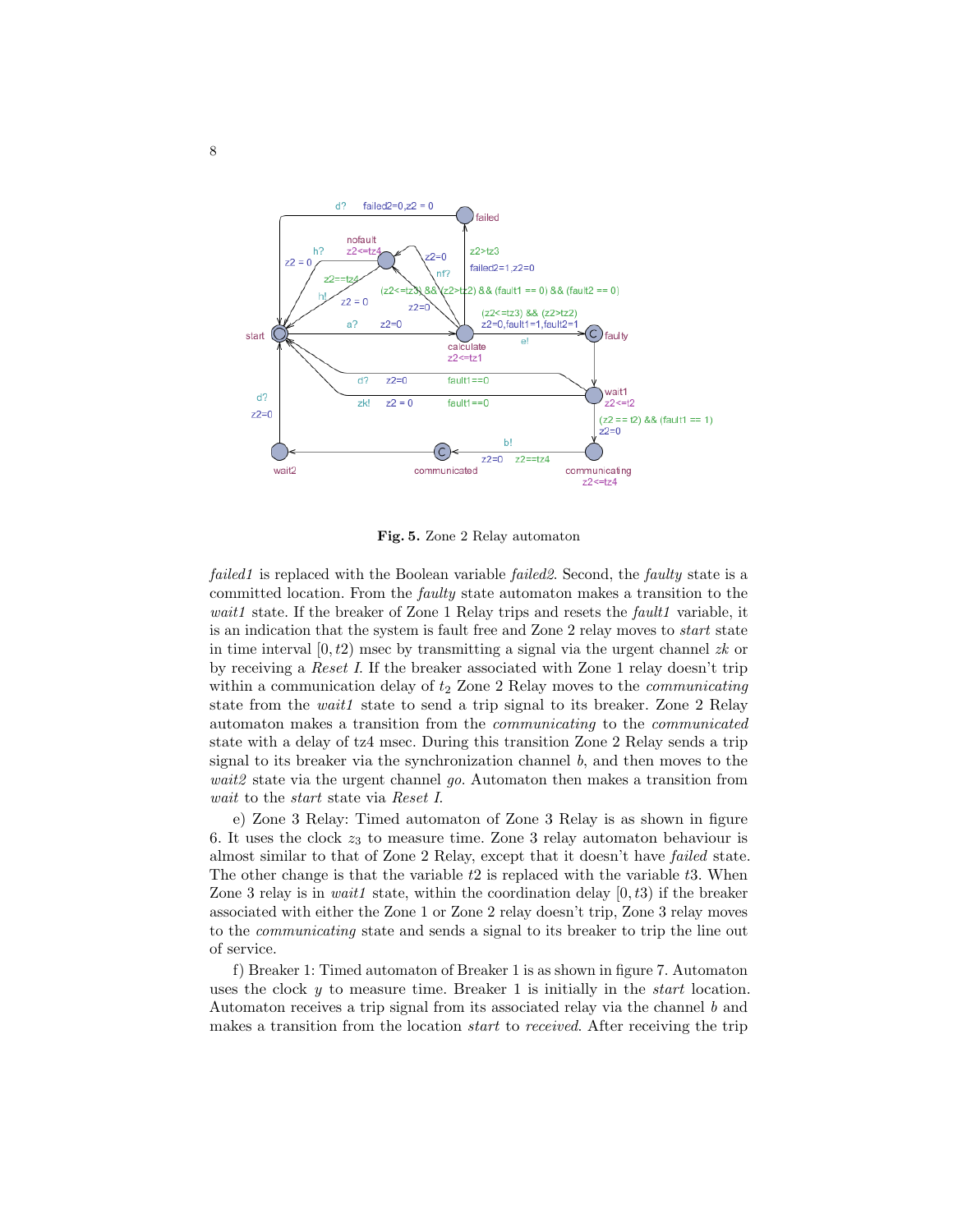

Fig. 6. Zone 3 Relay automaton

signal from the relay, breaker and its associated electromechanical machinery trips a line out of service with a delay of tb1 msec. So, assuming that the breaker is functioning correctly automaton moves from the state received to the committed location *intermediate* in tb1 msec and resets the *fault1* variable, indicating that the line is tripped. If a transmission line is faulty then breakers at both ends of the line have to trip to remove the line out of service. So, to make a transition from the state intermediate to tripped, automaton performs a check to find out if the breaker on the other end of the line has tripped or not. If it is tripped  $fault2$  is reset otherwise  $fault2$  is set. Irrespective of whether  $fault2$  is set or reset automaton makes a transition from location intermediate to tripped. But if fault2 is reset, automaton while making a move from the state intermediate to tripped transmits a fault free signal via the channel  $c$  to the observer automata, giving an indication that the system is free of fault. When automaton is in *received* state, if the breaker doesn't respond for more than tb2 msec then it moves to failed state in time interval  $[tb2, tb1)$ . From the *failed* state breaker can make transition to the start state via Reset I. Transition from the location tripped to start occurs when both the Boolean variables  $fault1$  and  $fault2$  are reset. Also during this transition automaton sends a reset signal via Reset I.

g) Breaker 2: Timed automaton of Breaker 2 is approximately similar to that of Breaker 1 with the only change being Breaker 2 doesn't have a failed state. It is as shown in figure 8.

h) Observer automaton (OA): Observer automata captures the high level behaviour of the distance relaying protection scheme i.e. whether the system is fault free or faulty. As shown in figure  $9(a)$  observer automata has only 2 states i.e. faultfree and faulty. Automaton is initially in faultfree location. When Zone 1 or Zone 2 or Zone 3 Relay senses fault, they transmit fault signal n channel e.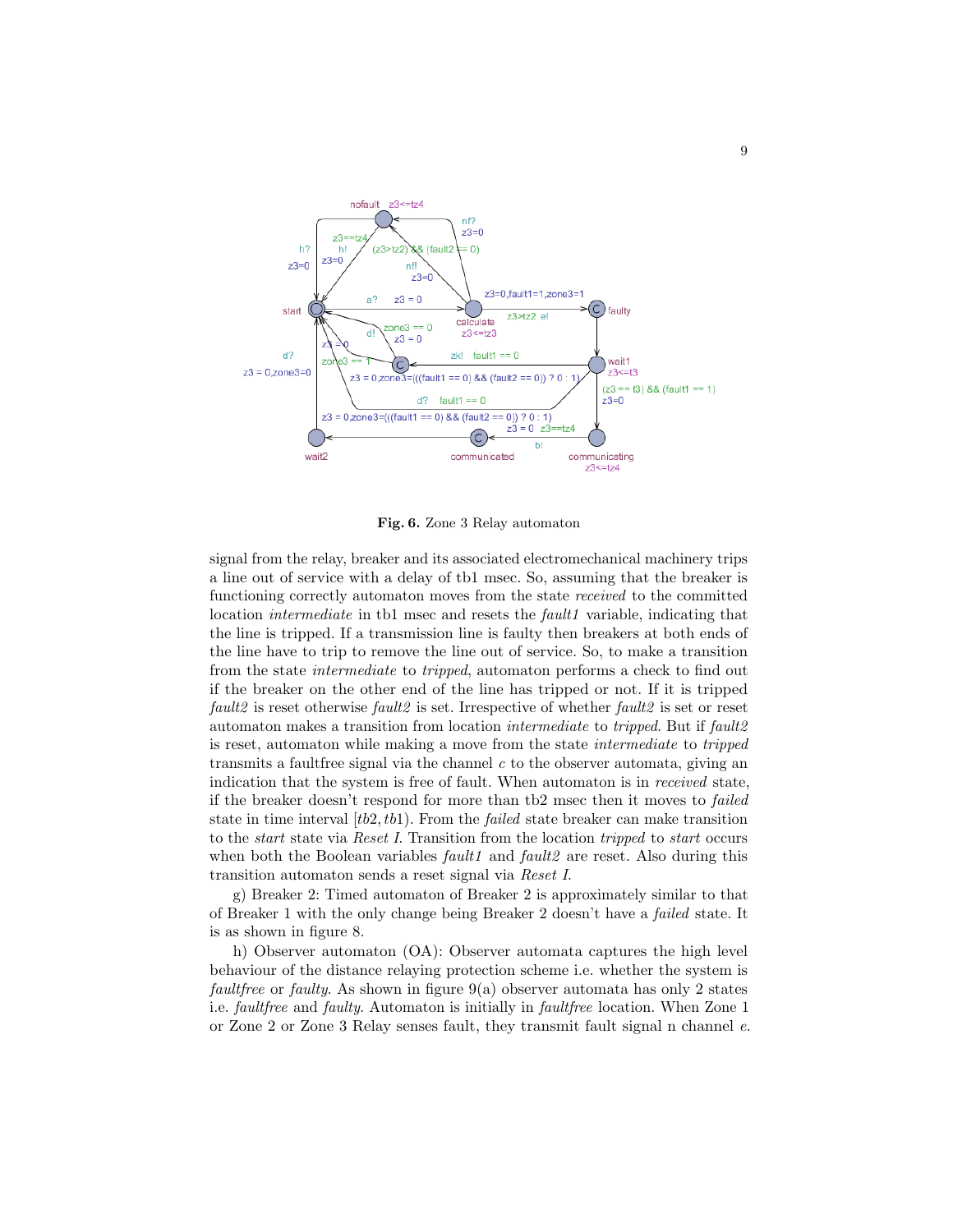OA listen's it and moves to the *faulty* location. Transition from the state *faulty* to faultfree occurs when the automaton receives a reset signal via Reset I.

i) Helper automaton: As shown in figure 9(b) helper automaton has two transitions and one state. Whenever any automata has to make an urgent transition, helper automata sends a signal via the urgent channel go and other automata listens and makes a transition. Similarly Zone 2 and Zone 3 Relay make an urgent transition from the state wait1 to the *start* state via the urgent channel zk.

j) Slave agent: Similar to the sensor and the breaker models there exist two different models for the slave agent. Slave agent 1 is used to model the behaviour of the agent located at Zone 1 and Zone 2 relay. Timed automaton of the slave agent 1 is as shown in figure  $10(a)$ . Slave agent 1 records the outcome of the relay execution algorithm, records it and reports it to the master agent so that the latter's database is up to date. The current state of the art relays can communicate at 30 times/sec i.e. they can transmit new fault status every 33 msec. Therefore the master agent receives a new fault status from a slave agent 1 every  $delay1 = 33$  msec. In our model we declared a global variable afault for each slave agent and it is updated with a delay of 33 msec. As slave agent's afault variable is declared as global, master agent also has access to it. By declaring *afault* variable as global, model is simplified as fault status value passing is avoided between the master agent and the slave agent.



Fig. 7. Breaker1 automaton Fig. 8. Breaker2 automaton

Timed automaton of Slave agent 2 is as shown in figure 11. The behaviour of the agent associated with Zone 3 relay is modelled by the Slave agent 2. Slave agent 2 makes a transition from the state start to received1 after receiving a fault signal from the Zone 3 relay. Similar to the Slave agent 1 fault variable afault of the Slave agent 2 is updated with a delay of  $delay1 = 33$  msec. Automaton moves from the location *received1* to the committed location *sent* with a delay of 33 msec and sends a fault status update signal via the synchronization channel f to master agent. Then Slave agent 2 makes a transition from the committed location sent to the normal location wait. In the wait state automaton waits for the reply from master agent to confirm if the fault sensed by the Zone 3 relay associated with the Slave agent 2 is a true fault or a hidden failure induced fault.

10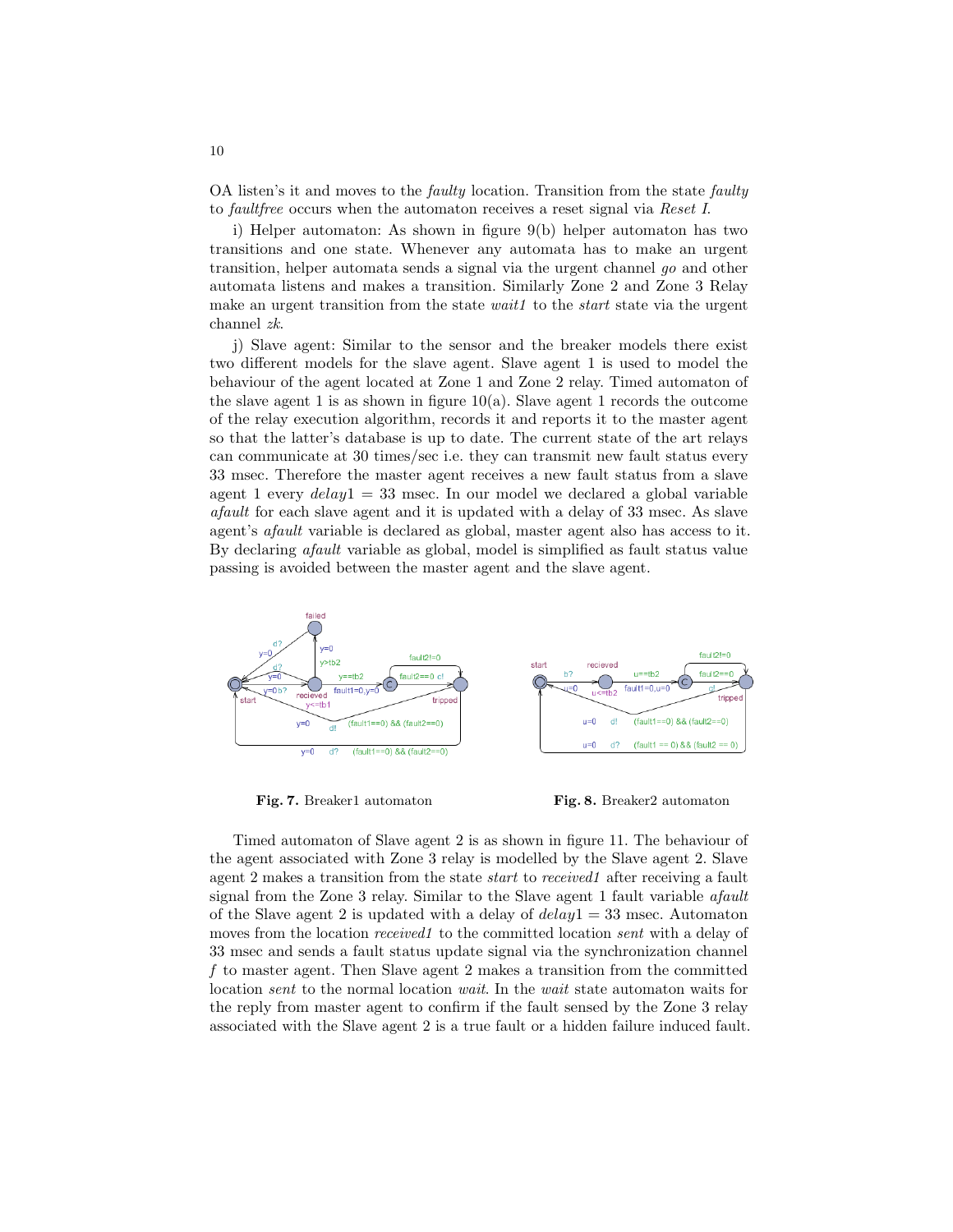When automaton is in the *wait1* state, there is a possibility of three different transitions.

- 1. If either the Zone 1 or Zone 2 relay clears fault, Slave agent 2 makes a transition to the start state. When the master agent sends a signal to the Slave agent 2 via the synchronization channel  $q$  about whether the fault is a true fault or a hidden failure based fault, Slave agent 2 listens and moves from the location wait to the committed location received 2. Slave agent 2 then moves from the committed location received2 to start. During the transition from the state *wait* to received 2 boolean variable fault1 is updated by function1(). If the fault is a hidden failure induced fault, function1() resets fault1 variable and if the fault is a true fault,  $fault1$  variable is set. It is aforementioned that a fault in a transmission line can be sensed by atleast six different relays. As each relay has a slave agent associated with it, atleast six slave agents report to the master agent about the fault status in a line. In function1() boolean variable afault of Slave agent 2 is compared with afault variables of five other slave agents. If at least half (3 out of 6) afault variables are set to 1, it is an indication that the transmission line is faulty and the boolean variable fault1 is set to 1 and the breaker associated with the Zone 3 Relay can trip if both the Zone 1 and the Zone 2 relay breakers fail to trip. On the other hand if more than half  $(>3$  out of 6) of the *afault* variables are set to zero, it is an indication that there is no fault in the line then the Boolean variable fault1 is set to zero and it is not required for the Zone 3 relay's breaker to trip. If the sensor or the relay fails the respective slave agent's afault variable is not taken into consideration in the above decision making which is implemented by  $function1()$ .
- 2. If Slave agent 2 is waiting for an acknowledgement from the master agent, it is possible that a breaker associated with the Zone 1 or Zone 2 relay to trip. Therefore it is not required by the slave agent 2 to wait for the fault classification signal from master agent. In this case the transition from wait to start can occur in two different ways. If Zone 3 relay interprets that either the Zone 1 or Zone 2 relay has tripped and  $fault1 == 0$ , slave agent 2 receives a reset signal on the urgent broadcast channel  $x<sup>k</sup>$  and it moves from wait to start state. This is known as Zone 3 Reset. item The transition from wait to start state can occur via Reset I.

k) Master Agent: The behaviour of the master agent is modelled using two timed automatons. The master agent stores the requests in a queue as they are received and processes them based on the first in first out (FIFO) order. As shown in figure 10(b) the master agent receives requests from Slave agent 2 via the synchronization channel f and appends it to queue using the  $enqueue()$ function. The received request is processed by the master agent task execution timed automaton shown in figure 12. Whenever a request is received, length of the queue len is greater than zero and automaton moves from the initial location start to evaluate. There are three possible transitions from evaluate state:

1. While Slave agent 2 of Zone 3 relay is waiting to receive a trip/no trip signal from the master agent, breakers associated with either the Zone 1 relay or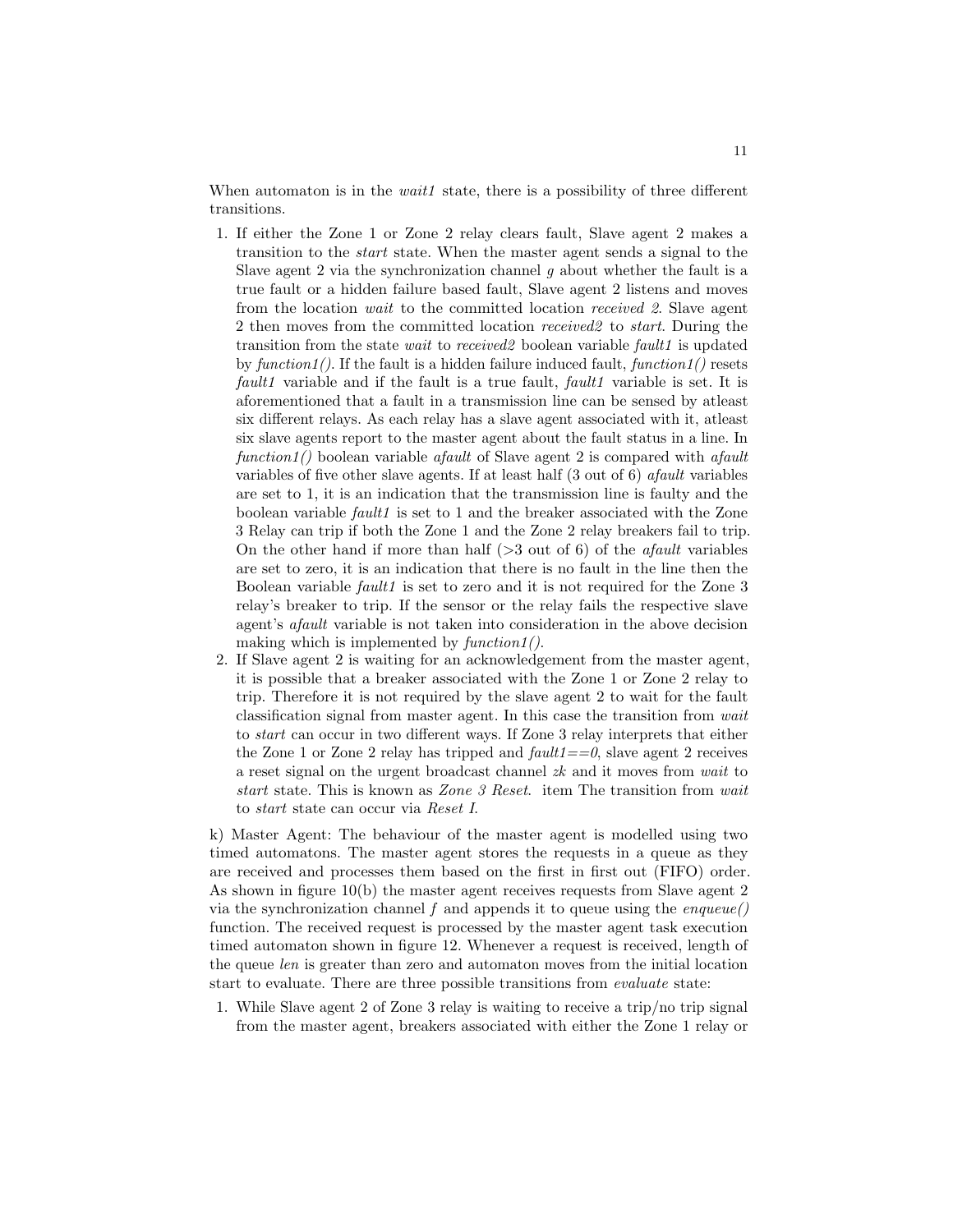

(a) Observer Automaton (b) Helper automaton

Fig. 9. Different Automatons 1

Zone 2 relay at both ends of the line may trip and reset  $fault1$  and  $fault2$ variables. In this case the master agent deletes from its queue the Zone 3 relay Slave agent 2 queries at both ends of the line and moves from the send to start state.

- 2. A slave agent is capable of transmitting new fault variable every 33 msec. Therefore a maximum delay of 33 msec is allowed for master agent to process a request. Also, a database query time of 100 msec is assumed in OPNET simulations. A detailed justification is provided in [2] for the selection of database query and master agent service time. Hence the total master agent delay in processing a single query is 133 msec. Therefore the master agent automaton moves from evaluate to send state approximately in 133 msec.
- 3. The third possible transition is from evaluate to start state via the Zone 3 Reset.

Automaton can move from the *send* state to *start* state via four different transitions.

- 1. Within delay1 msec, master agent processes the next query in queue and sends a reset signal on the channel g.
- 2. The second possible transitions is via Reset I.
- 3. The other two possible transitions are due to Zone 3 Reset.



Fig. 10. Different Automatons 2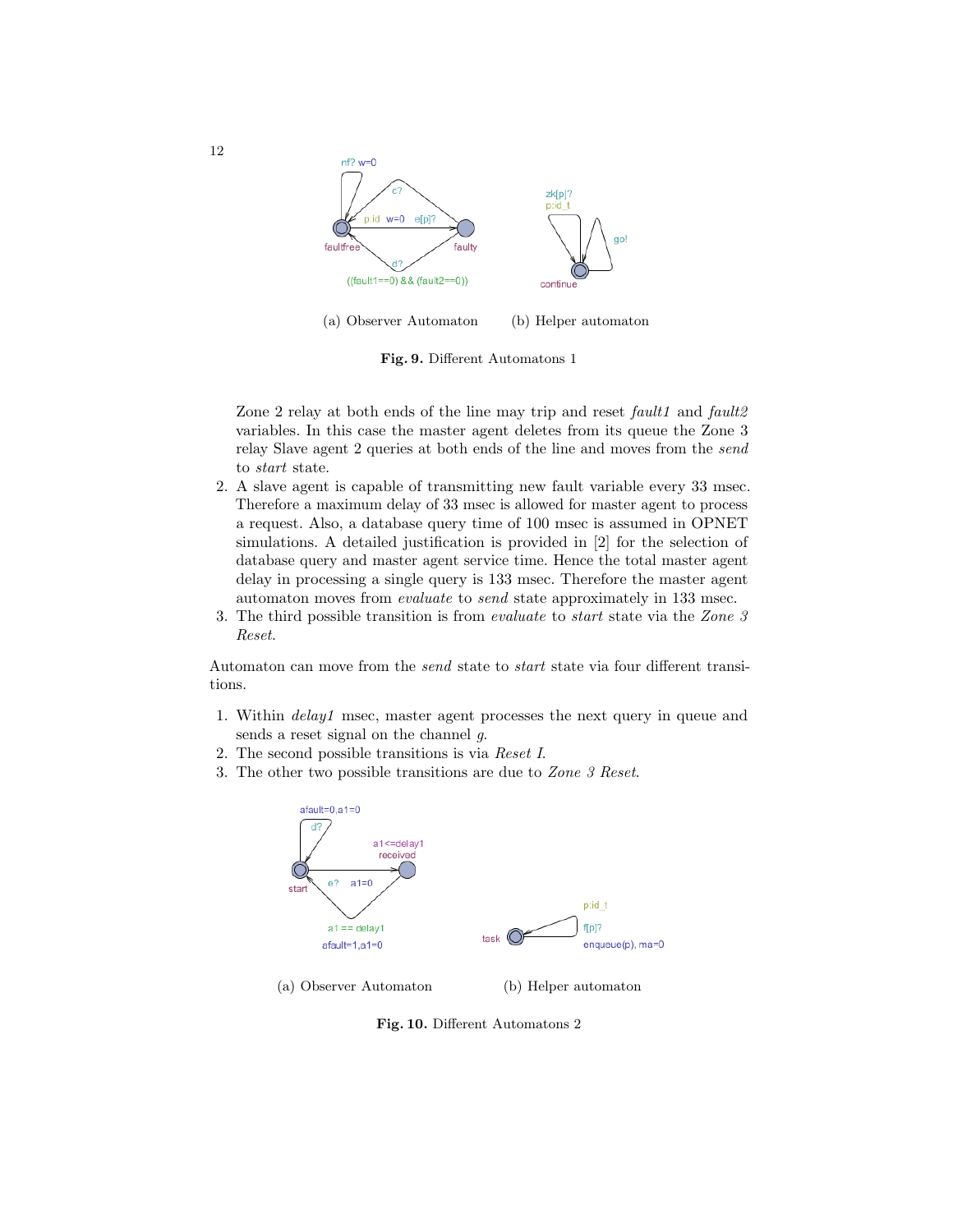

Fig. 11. Slave agent 2 automaton

Table 1. Timing values

|        | Parameter Before Scaling After Scaling |     |
|--------|----------------------------------------|-----|
| ts1    | $\overline{2}$                         |     |
| ts2    | 1                                      |     |
| tb1    | 21                                     |     |
| tb2    | 20                                     |     |
| tz1    | 8                                      |     |
| tz2    | $\overline{2}$                         |     |
| tz3    | 6                                      |     |
| tz4    | 4                                      |     |
| t2     | 268                                    | 33  |
| t3     | 968                                    | 121 |
| delay  | 133                                    | 17  |
| delay1 | 75                                     | 10  |

# 5 VERIFICATION

The description of the complete model can be downloaded from www.filebox.vt.edu /users/gshra09/agents.zip. This section explains the properties of the agent based Zone 3 relay supervision scheme that are verified. In UPPAAL Timed Computation Tree Logic (TCTL) is used to specify system properties. Sensor $1t(2t,3t)$  and Breaker $1t(2t,3t)$  are the sensor and the breaker associated with the Zone1t (Zone2t,Zone3t) relay protecting the line at one end whereas Sensor1f $(2f,3f)$  and Breaker1f  $(2f,3f)$  are the sensor and the breaker associated with the Zone1f(Zone 2f,Zone3f) relay protecting the line at the other end. afault[0],afault[1],afault[2],afault[3],afault[4] and afault[5] are fault status recorded by slave agents of Zone1t, Zone1f, Zone2t, Zone2f, Zone3t and Zone3f respectively. The following properties are verified.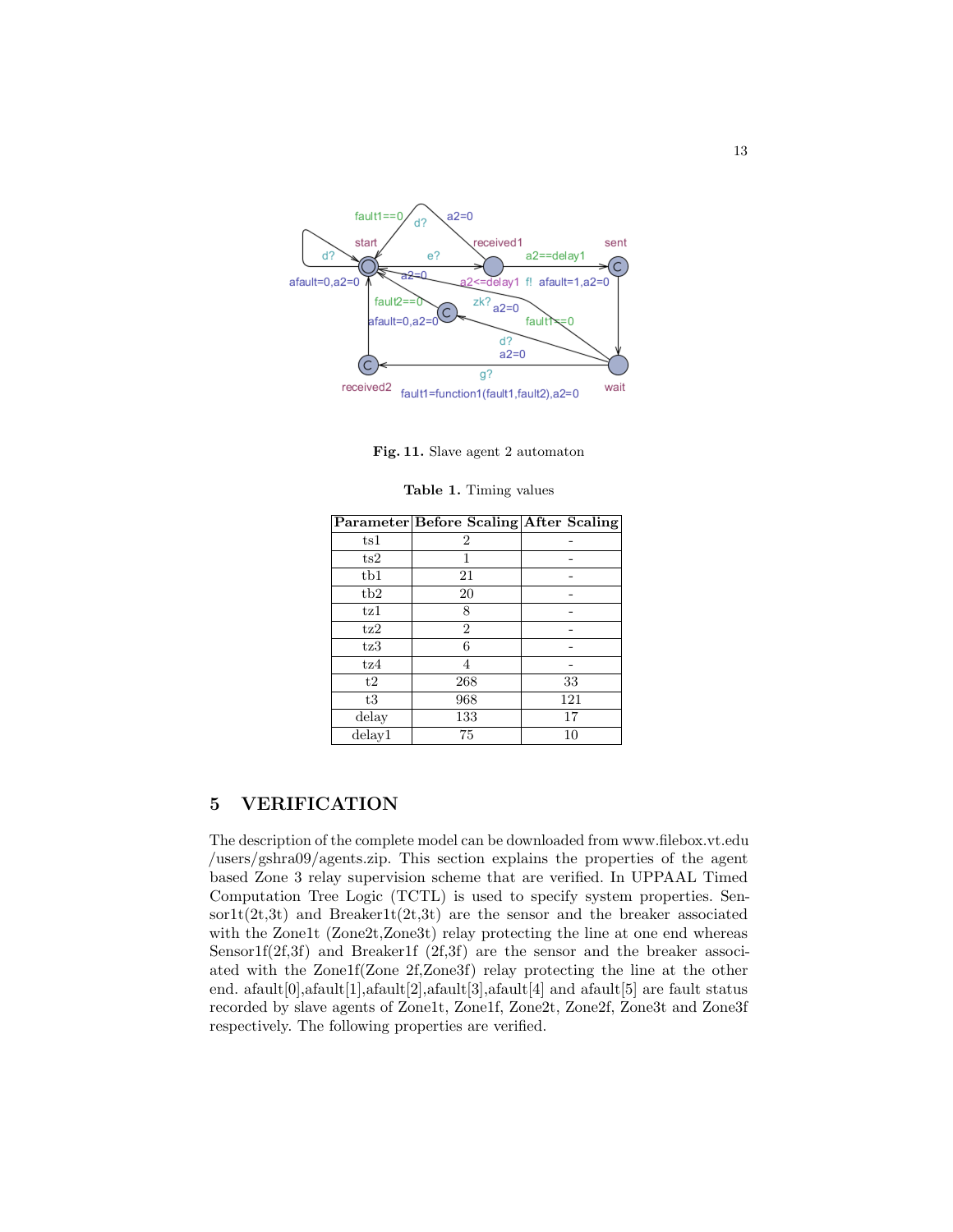#### Safety Property:

a)  $A \parallel no \ deadlock$  i.e. system is deadlock free.

### Bounded Liveness Property:

b) System.faulty  $\longrightarrow$  ((System.faultfree) and (System.w  $\leq$  153)) i.e. System is fault free within 153 msec. If there is a large range in timing, UPPAAL leads to state space explosion. Therefore timing values in slave agent to master agent communication, Zone 2 and Zone 3 waiting times are scaled by a factor of 8. Actually the system should be fault free within the Zone 3 fault clearing time of 1 sec. A Zone 3 slave agent should receive a response from master agent within 968 msec, scaling this by 8 results in 121 msec. Remaining time of around 32 msec is lost in communication delays between sensor and relay, relay and breaker. These values are not scaled as they are low. Not scaling these values doesn't have any effect on the scaled agent communication delays. Hence the total time available for the system to be fault free is  $(121 + 32 = 153$  *msec*). The timing values before and after scaling are as shown in Table 1.

### Model Correctness Properties:

c) ((Sensor1t.failed or Z1t.failed or Breaker1t.failed ) and (Sensor2t.failed or Z2t.failed or Breaker2t.failed) and  $(\alpha \xi) = 1$  and  $(n < m)$   $\rightarrow$  (not (Breaker3f.tripped)). Here 'n' is the number of slave agents with  $a fault = 1$  and 'm' is the number of slave agents with  $a fault = 0$ . If Sensor1t or Zone1t relay or Breaker1t failed and Sensor2t or Zone2t or Breaker2t failed and Zone3t relay slave agent's Boolean variable  $a fault/\mu$  is set to 1 then Zone 3 breaker cannot trip if  $n < m$ .

d) ((Sensor1f.failed or Z1f.failed or Breaker1f.failed ) and (Sensor2f.failed or Z2f.failed or Breaker2t.failed) and  $(n < m)$  and  $(\text{afault}[5] == 1)) \longrightarrow (not$ (Breaker3t.tripped)).

This property is similar to property c) but this is verified at the other end of the line.

e) ((Sensor1t.failed or Z1t.failed or Breaker1t.failed ) and (Sensor2t.failed or Z2t.failed or Breaker2t.failed) and (afault[ $4l$ ] == 1) and ( $n \ge m$ ))  $\rightarrow$  Breaker3t.tripped. If Sensor1t or Zone1t relay or Breaker t1 failed and Sensor2t or Zone2t or Breaker2t failed and Zone3t relay slave agent's Boolean variable afault[4] is set to 1 then Zone 3 breaker can trip if  $n \geq m$  and both n is greater than one.  $(n > 1)$ indicates that atleast one relay (Zone1 or Zone2 or Zone3) from both ends of line sense that there is a fault.

f) ((Sensor1f.failed or Z1f.failed or Breaker1f.failed ) and (Sensor2f.failed or Z2f.failed or Breaker2f.failed) and  $(\text{afault}[5] == 1)$  and  $(n \geq m)$  and  $(n > 1)$ )  $\rightarrow$  Breaker3f.tripped. This property is similar to e) but this is verified at the other end of the line.

The main aim of the agent based distance relaying scheme is to aid Zone 3 relays to prevent hidden failure induced trips. Properties  $c, d, e, f$  prove that the model presented in this paper satisfies this criteria. Also the addition of agents should not disturb the actual operation of distance relaying scheme i.e. it should be deadlock free and be able to isolate faulted line within 1 sec. Properties  $a, b$ 

14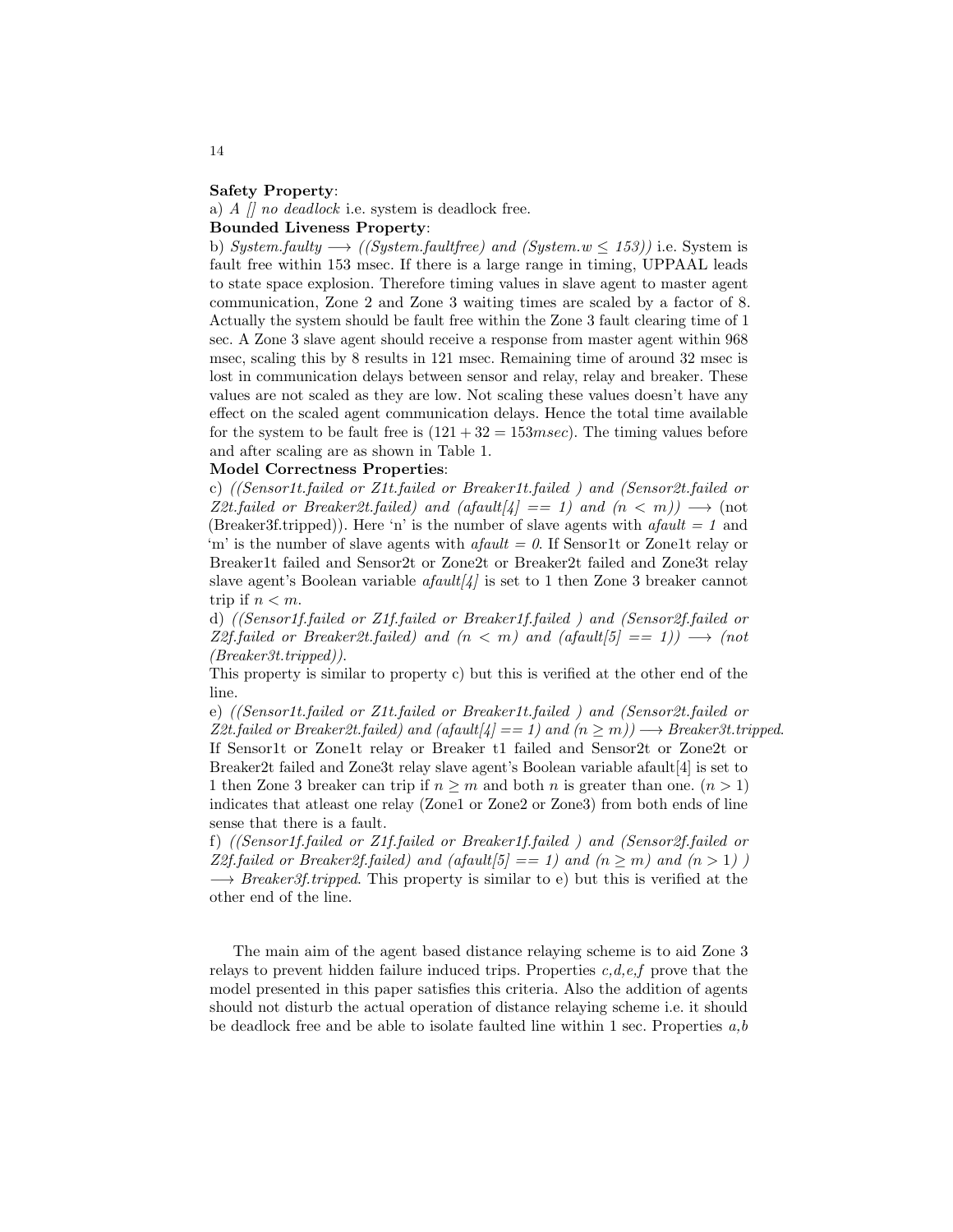

Fig. 12. Master agent task execute automaton

verify that these two requirements are met. Therefore the above described six logical properties are sufficient to guarantee the correctness of our model.

# 6 OBSERVATIONS

In the above two sections agent based Zone 3 relay supervision scheme is formally modelled and verified for the simplest scenario of a single transmission line being protected by two Zone 3 relays. Depending on the power system network topology, it is possible that more than two Zone 3 relays may be protecting a transmission line. The following observations discusses how to handle this scenario.

1. Observation 1: The number 'N' of Zone 3 slave agent requests a master agent with an average service time of  $t_s$  can handle at any given time is upper bounded by  $N \leq (1000 - t_r)/(t_s)$ . Where  $t_r$  is the maximum round trip communication delay between any slave agent and master agent in the network. It is possible that a Zone 3 slave agent may not receive acknowledgement from the master agent with in its fault clearing time of 1 sec. The two main reasons for this are network congestion and length of the queue at the master agent. In order to mitigate the network congestion problem, in OPNET simulations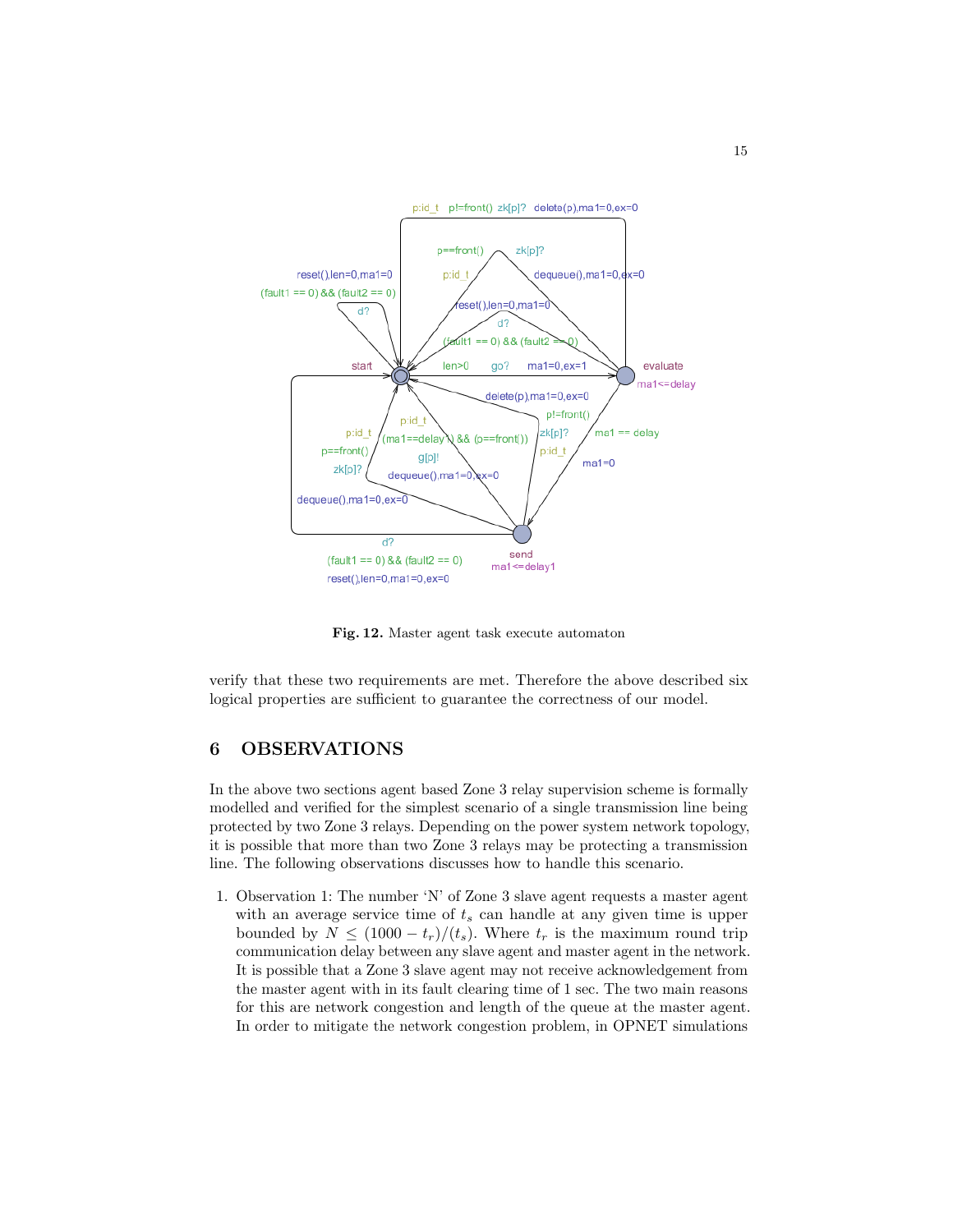we designed the network with sufficient bandwidth [2]. Therefore the problem of network congestion can be neglected. As mentioned earlier, from OPNET simulations the average  $t_s$  is assumed to be 133 msec and  $t_r$  is 150 msec which results in  $N \leq 6.4$ .

It is well known that the transmission line fault occurrence is a rare event. Further the probability of a fault occurring simultaneously in more than one transmission line is very low. Therefore we restrict this analysis to a single transmission line fault. Also it is mentioned earlier that we restrict our analysis to Zone 3 relay supervision scheme. As discussed above, with  $t_s = 133$  msec the maximum number of slave agent queries answered by a master agent in 1 sec is 6. Table 2 shows the percentage of transmission lines in a given power system network protected by more than six Zone 3 relays. The percentage is around 18 for a 30 bus system and for remaining bus systems the percentage is less than 8. As the percentage of transmission lines with more than six Zone 3 relays is high, the master agent should be capable of handling more than 6 queries in a second. This can be achieved by doubling the query processing capacity of the server or arranging an extra server for query processing at the master agent. Either of these can result in the maximum number of slave agent queries answered by a master agent to be 12. It can be observed from Table 2 that the percentage of transmission lines in a given power system network protected by more than twelve Zone 3 relays is zero. Therefore for the power system networks shown in Table 2, a master agent capable of answering 12 queries per sec should be sufficient to meet the stringent timing requirements of Zone 3 relays. If the above discussed issues are taken into consideration, the formal models can be easily extended to a power system network of any size.

|     |      | Bus System $\%$ of lines with $N > 6\%$ of lines with $N > 12$ |
|-----|------|----------------------------------------------------------------|
|     |      |                                                                |
|     | 17.7 |                                                                |
|     | 5.75 |                                                                |
| 118 |      | 0.0025                                                         |
| 197 | 3.25 |                                                                |

Table 2. Percentage of Zone 3 relays protecting a transmission line

2. Observation 2: It is aforementioned in section III that a larger bus system requires more than one master agent to answer queries from Zone 3 slave agents. Therefore a power system network is divided into sub-networks and a master agent is assigned to each sub-network to acknowledge queries from Zone 3 slave agents in that sub-network. It is possible that a network partitioned into sub-networks can be as shown in figure 13. If we can prove that both the sub-networks are disjoint, then the above described formal models and observation I can be applied to them to prove that both the subnetworks independently satisfy the properties verified in section VI. Therefore the entire power system network consisting of both these sub-networks can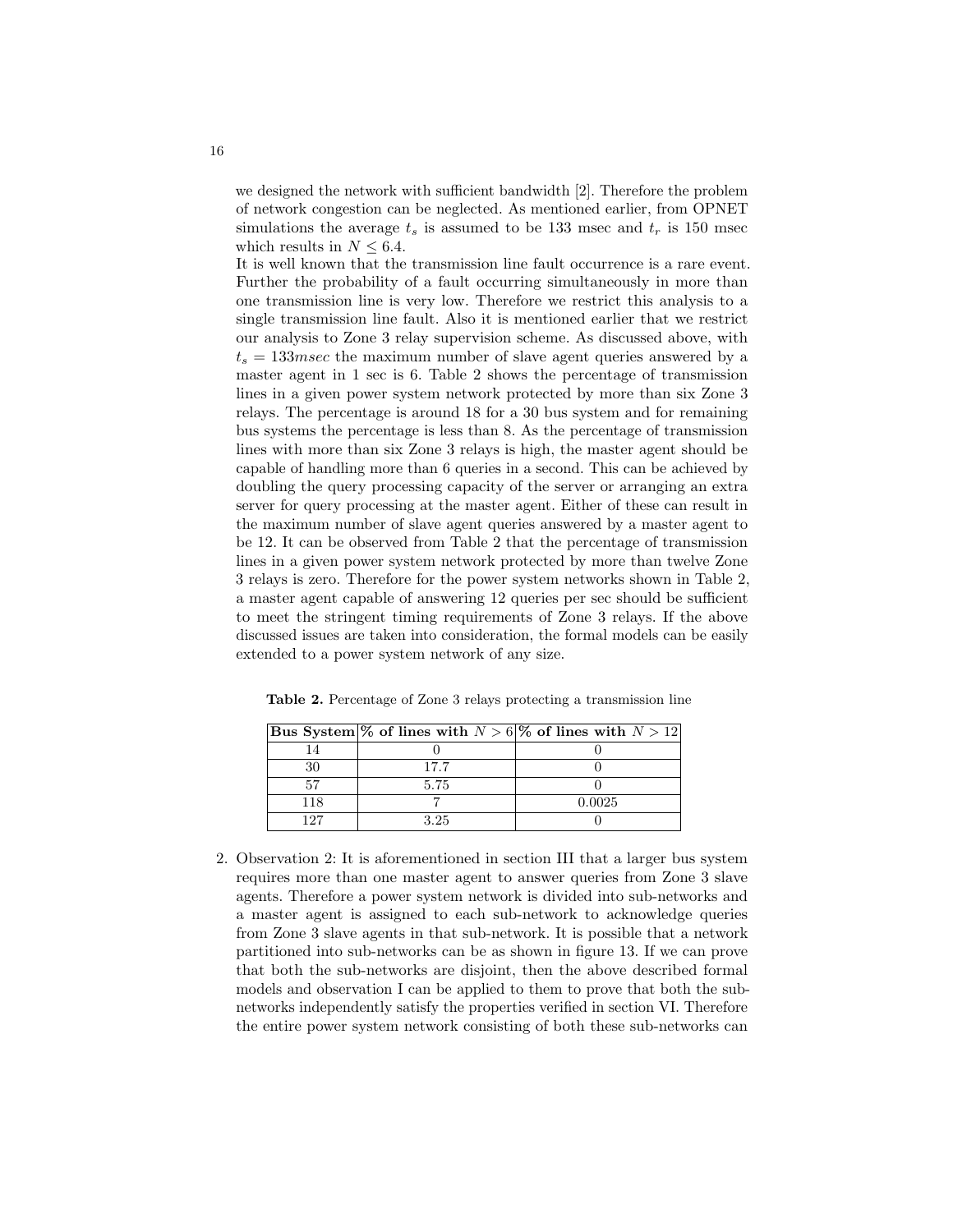

Fig. 13. Slave agent communication with multiple master agents

be assumed to satisfy the properties mentioned in section VI. The only connection between the two sub-networks shown in figure 13 is that there exists some slave agent relays that are considered as a part of both these sub-networks. If these relays sense a fault, they can send queries to the master agents in both the sub-networks and fault classification depends upon the response from both the master agents. Thus, there exists some interconnection between both the sub-networks. The interconnection can be avoided by using directional relays at the buses that are common to both the sub-networks. The directional relays can distinguish the fault i.e. in which sub-network the fault exists and based on that it can communicate with the corresponding master agent. Thus, the two sub-networks can be proved to be disjoint. If there are more than two sub-networks in a network, the same approach can be used to negotiate the interconnection between different sub-networks. As the sub-networks in a network are proved to be disjoint, each sub-network can satisfy the verification properties discussed in section VI and observation I. Therefore the entire network can satisfy the properties discussed in section VII.

# 7 Conclusion

In this paper we used a formal verification tool called UPPAAL to formally verify and validate agent based back up relay supervision scheme for transmission line protection system. Time based abstract formal models that capture the behaviour of sensors, breakers, relays, master and slave agent are described. The informal requirements of the agent supervised transmission line protection system are formalized in 6 logical properties and are verified and validated successfully. To the best of our knowledge this is a first attempt to use formal verification in power system protection. One of the future plans include modelling the probabilistic behaviours of the relays and find the reliability with which the Zone 3 relay